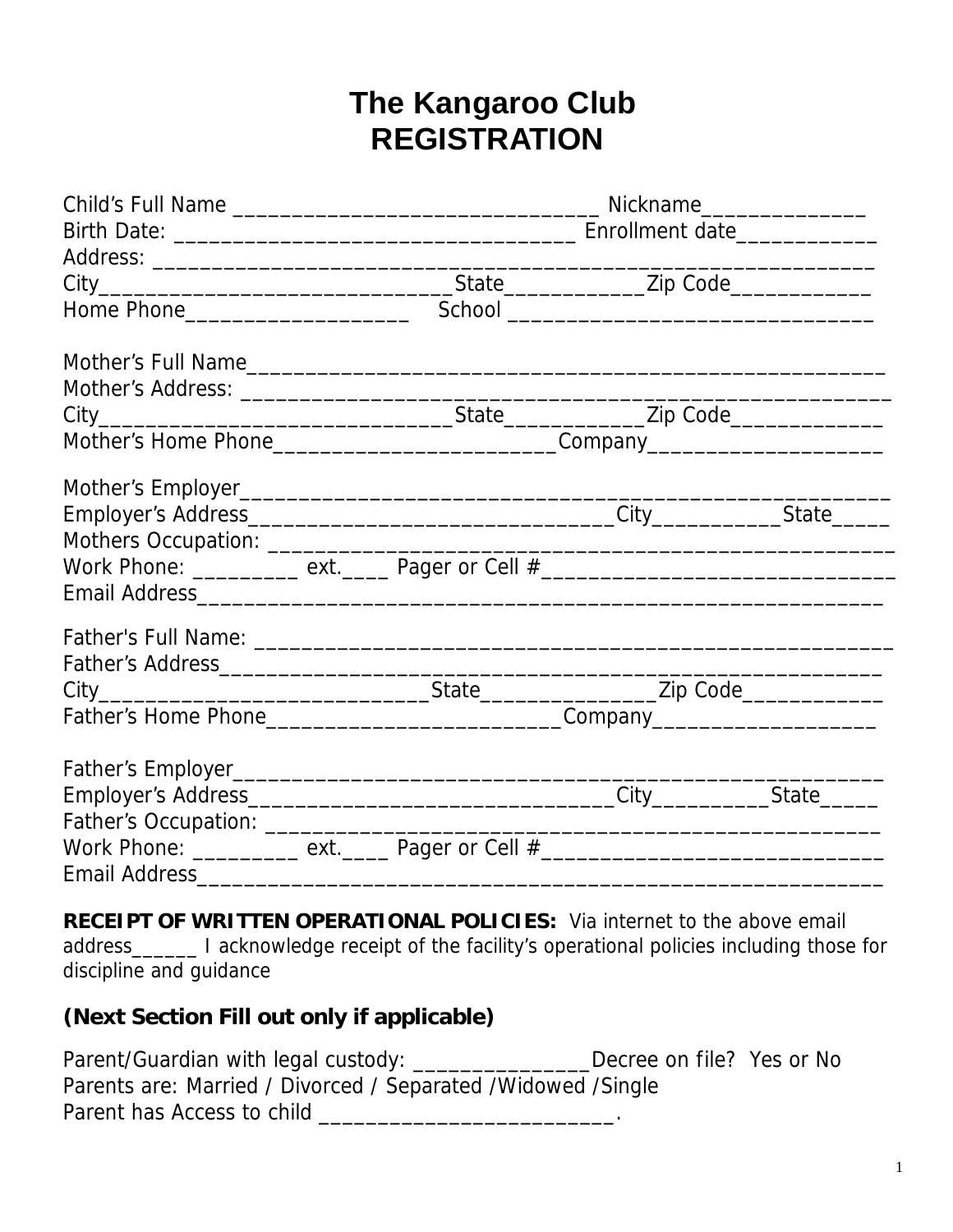# **Emergency Contact's and Persons Authorized to remove child from Center**

|                                                            | Home Phone: _____________________________Work Phone: ___________________________ |
|------------------------------------------------------------|----------------------------------------------------------------------------------|
|                                                            |                                                                                  |
|                                                            |                                                                                  |
| Secondary Emergency Contact (other than parents/guardian): |                                                                                  |
|                                                            | Home Phone: ___________________________Work Phone_______________________________ |
|                                                            |                                                                                  |

contacts: photo must be on file.

| #                                                                                                                                                                                                                              |        |                                                                                                                         |  |
|--------------------------------------------------------------------------------------------------------------------------------------------------------------------------------------------------------------------------------|--------|-------------------------------------------------------------------------------------------------------------------------|--|
| #2                                                                                                                                                                                                                             |        |                                                                                                                         |  |
| #3                                                                                                                                                                                                                             |        |                                                                                                                         |  |
| the contract of the contract of the contract of the contract of the contract of the contract of the contract of the contract of the contract of the contract of the contract of the contract of the contract of the contract o | $\sim$ | the contract of the contract of the contract of the contract of the contract of the contract of the contract of<br>____ |  |

(With prior notice from parent/guardian Fax to 316-4666)

### **Emergency Release**

Consent to Emergency First Aid & Transportation

I hereby give my permission that my child, may be given emergency treatment by The Kangaroo Club. I also give permission for my child to be transported by car or ambulance to an emergency center for treatment. Yes No

### **Full Time and after school Care Transportation**

I hereby give permission for child/ren to be transported and supervised by The

Kangaroo Club employees  $\Box$  to and from school

**n** On field Trips

**T** To and From Home Yes\_\_\_\_\_ No\_\_\_\_\_\_\_

# **Consent to Medical Care and Treatment**

In the event that I cannot be contacted immediately, medical or surgical treatment can be administered to my child in the case of an accident or emergency, as prescribed by a treating physician.

# **Consent for Transportation, Emergency Release and Treatment**

Parents/Guardians Signatures: \_\_\_\_\_\_\_\_\_\_\_\_\_\_\_\_\_\_\_\_\_\_\_\_\_\_\_\_\_\_\_\_\_\_\_\_\_\_\_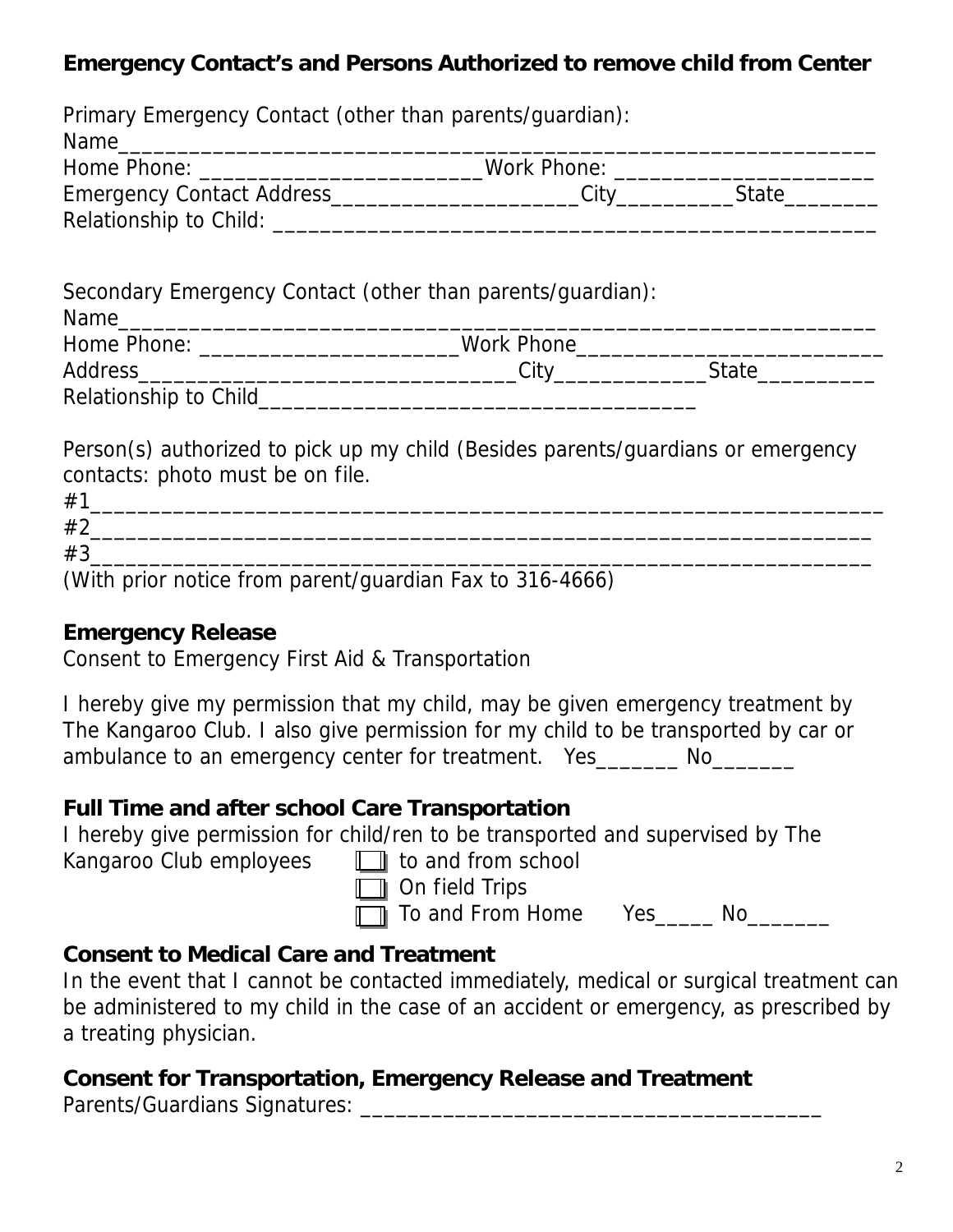# **The Kangaroo Club will not be responsible for paying for the child's health care.**

| 2. Hospital: Edinburg Children's Hospital_____________________Phone:_____________ |  |
|-----------------------------------------------------------------------------------|--|
| Address 1102 W. Trenton Rd. Edinburg, Texas 78539                                 |  |
|                                                                                   |  |
|                                                                                   |  |
| 5. Blood Type: ____________                                                       |  |
|                                                                                   |  |
|                                                                                   |  |
|                                                                                   |  |
|                                                                                   |  |
| 10. I have provided daycare with a copy of current immunization ___________       |  |
| 11. My Child has been examined by our Dr. and is able to attend daycare ______    |  |

#### **Overview of Care Needs**

**Full time**: 0-12 months \$125.00; 13 months thru 2 years old \$ 95.00 Weekly ;( no %) 25 months thru 5 years old \$95.00. After-school \$ 75.00 weekly.

**Part Time:** \$45 infants per day. 13 months-5 years old \$ 35.00 each day

**An annual Material fee of \$35.00 plus \$15.00 playground fee** and registration fee of \$150.00 must accompany this contract. Payment can be made in via Square.

### **Signatures:**

| Parent/Guardian:<br>Jate |  |
|--------------------------|--|

Parent/Guardian\_\_\_\_\_\_\_\_\_\_\_\_\_\_\_\_\_\_\_\_\_ \_\_\_\_\_\_Date:\_\_\_\_\_\_\_\_\_\_\_\_\_\_\_\_\_\_\_

| Last 4 of Social Security $#$ $X$ X X $\cdot$ X X - |  |
|-----------------------------------------------------|--|
|-----------------------------------------------------|--|

# **I understand that this is a legally binding contract, & have read it and understand it**